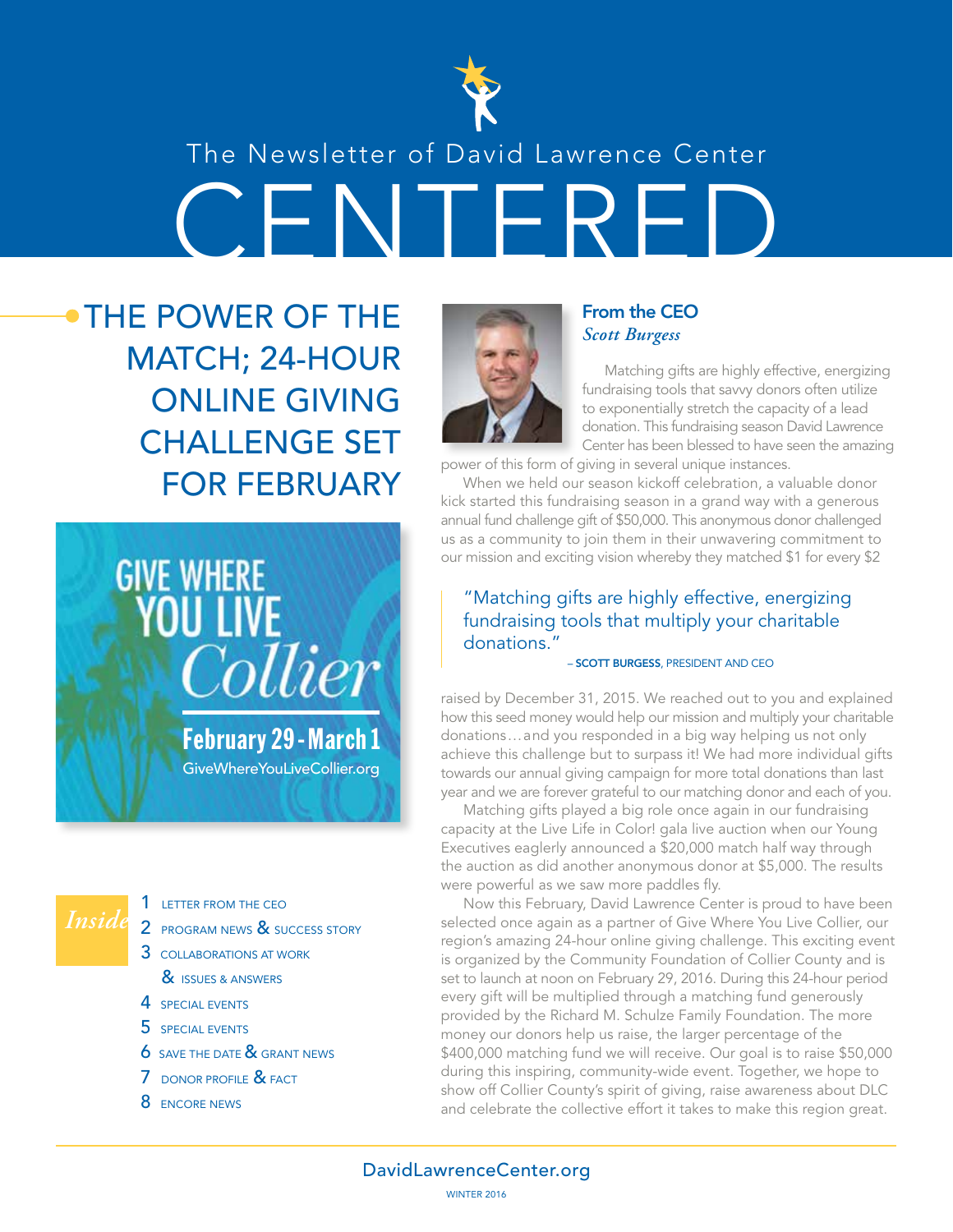

#### DAVID LAWRENCE CENTER BOARD OF DIRECTORS 2015 - 2016

Scott Burgess *Chief Executive Officer*

Douglas Johnson, PhD *President*

Russell Budd Polly Keller\* Shaun Kelly, CPA\* Brian V. McAvoy, Esq. Daniel A. Mendoza, CIMA® Robert Morantz, M.D. William O'Neill, Esq. Michael V. Reagen, PhD L. Patt Schneider, PhD Viola Steffan Pablo X. Veintimilla Gail Webster\* Lieutenant George Welch \**Honorary Board Member*

#### DAVID LAWRENCE **FOUNDATION** BOARD OF TRUSTEES 2015 - 2016

Scott Burgess *Chief Executive Officer*

> Arthur Cherry *Chairman*

#### William O'Neill, Esq. Daniel A. Mendoza, CIMA®

David Lawrence Center is a not-for-profit, 501(c)(3) organization and is accredited by the Joint Commission on Accreditation of Healthcare Organizations. The Center is funded in part by the State of Florida Department of Children and Families (DCF) and the Department of Housing and Urban Development (HUD), Collier County Department of Housing, Human and Veteran Services, and private donations made through the fundraising efforts of the David Lawrence Foundation.

## TeleHealth Web-based Counseling Expands PROGRAM NEWS

Speaking with a therapist has become easier and more convenient thanks to David Lawrence Center's new and expanded TeleHealth Services. Adults throughout the state of Florida can now access video counseling and coaching sessions with a variety of therapists who have diverse specialties. These sessions are done from the comfort of the client's home or other location of their choice using any computer with an internet connection and video camera. Additional providers have been added with new and expanded appointment time availability including evenings and weekends. DLC's TeleHealth Services launched last year as a pilot program.

Through the DLCTeleHealth.org website clients can get help with anxiety, loss of a loved one, relationships, depression, trauma or other issues related to their

## SUCCESS STORY

Deborah reflects on her 60-year life journey with tragic memories and a difficult upbringing. She has endured physical abuse, addiction, health problems, divorce and financial struggles. Despite this devastating, traumatic past, she sings a different tune today – one filled with hope, new found confidence and a deep admiration for her therapist.

#### "My therapist was patient and helped me explore who I am. I now embrace my gifts and make better choices." – DEBORAH

Deborah shares, "Growing up I was told I was a confused, damaged child. I always thought I wasn't meant to be born." At 18, she quickly escaped her family, but surrounded herself with people who hurt her and she made poor choices.

When Deborah came to David Lawrence Center she was suicidal and emotionally and financially bankrupt after suffering a stroke while having knee surgery. She was connected with a therapist and a case



DLCTeleHealth.org

"TeleHealth is an innovative approach to deliver convenient web-based, HIPAA compliant behavioral health services." – SCOTT BURGESS, PRESIDENT AND CEO

mental health. From the site visitors can access a directory of highly trained providers, schedule face-to-face video counseling session with a therapists, download and upload forms and make payments. Around the clock technical support is also available.

manager who helped her obtain stable housing, basic necessities and vocational therapy and advocated on her behalf through a painful foreclosure.

As she began to rebuild, Deborah's abusive husband of 25 years left her penniless to be with one of her friends. Thankfully, she was already engaged in treatment and her therapist helped her through her darkest time.

Deborah adds, "I was so depressed and experienced terrible grief and abandonment issues." After her therapist

referred her to the Shelter for Abused Women and Alanon, she began to heal. She adds, "It was the three-legged stool that held me up."

Three years later, she now realizes how far she has come. She adds, "My therapist was patient and helped me explore who I am. I now embrace my gifts and make better choices."

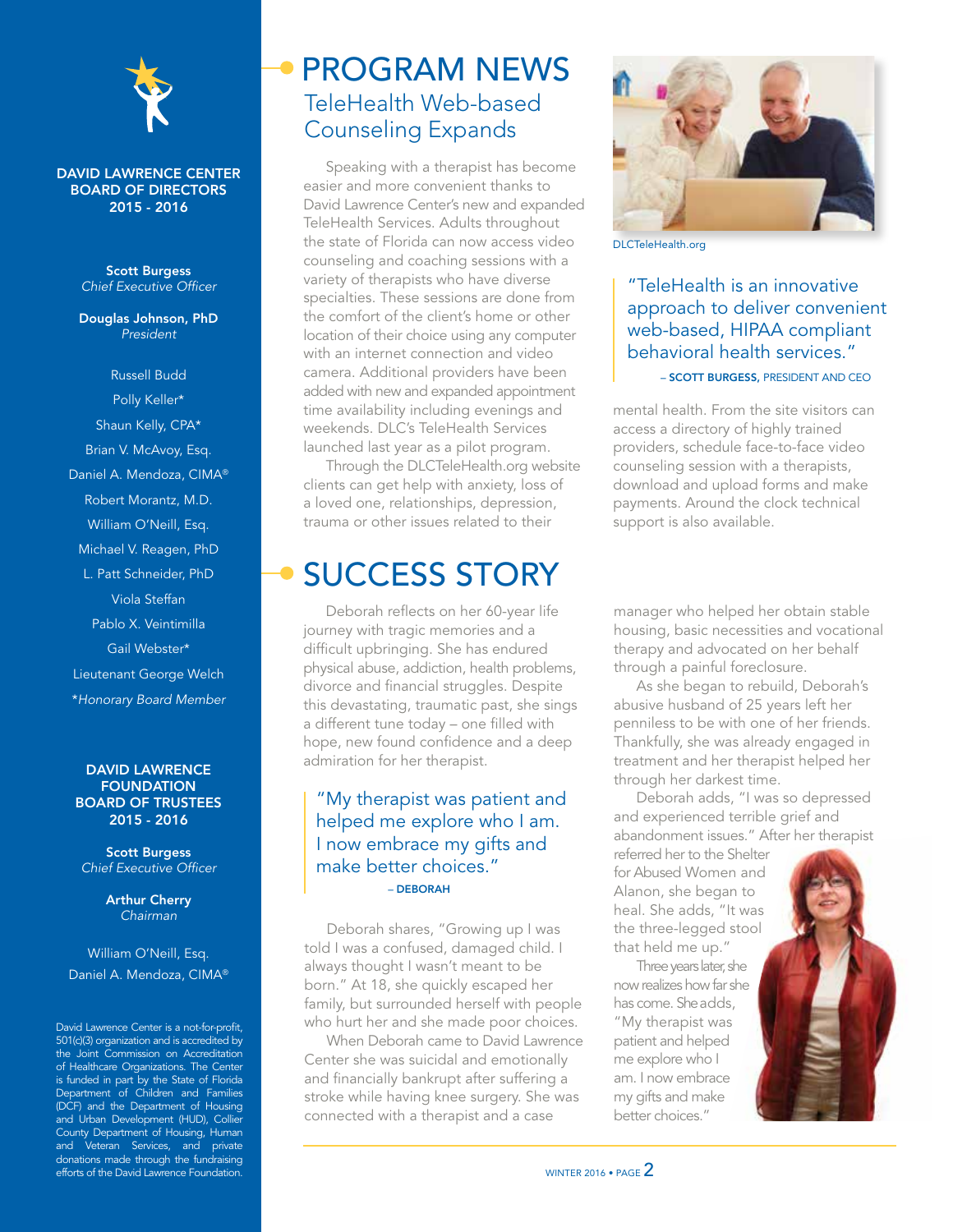## **COLLABORATIONS** AT WORK

#### Student Mental Health Awareness Campaign Launched in Collier County Public Schools

A new student mental health awareness campaign called "We Care" was in the launched Collier County Public Schools in December 2015 as part of a collaboration between David Lawrence Center, the school system, National Alliance on Mental Illness and the Collier County Sheriff's Office to develop new strategies and initiatives that will assist with prevention, early intervention, treatment and improved care coordination for children with mental health concerns. The group is identifying ways to intervene early and address concerns to improve safety, wellness and student achievement. The collaboration is committed to the health and happiness of our children and is dedicated to addressing the complex needs and challenges of today's youth.

The We Care Campaign is targeted toward middle school and high school students. The goal is to open the dialog about stigma, warning signs of suicide, dating violence, anxiety, depression, substance abuse and cyberbullying as well as provide tips on how to access

## ISSUES & ANSWERS

#### About Teen Suicide

Teen suicide is a growing national and local health concern. Nearly 100 young people are lost each week to suicide making it the third-leading cause of death for young people ages 15 to 24. Each day there are an average of over 5,400 attempts by young people grades 7-12.

#### "Admissions to the Children's Crisis Unit have grown 70% since 2012."

Suicidal distress can be caused by psychological, environmental and social factors. Suicide risk-factors vary with age, gender, ethnic group, family dynamics and stressful life events. More than 90 percent of adolescents who die by suicide have risk factors that include depression and other mental disorders and/or substance-abuse disorders.





help and how to help someone who may struggling. The campaign launched with an initial video featuring school staff, student leaders and athletes as well as executives from each of the four partners. In January, the first targeted education video about suicide prevention aired and will be followed throughout the remainder of the school year with videos on each of the other subjects. Videos will be played in the schools, on each partner's website and social media platforms, and on the Education Channel.

The risk for suicide frequently occurs in combination with external circumstances that seem to overwhelm at-risk teens who are unable to cope with the challenges of adolescence when exacerbated by mental disorders. Examples of stressors are disciplinary problems, interpersonal losses, family violence, sexual orientation confusion, physical and sexual abuse and being the victim of bullying.

#### Teen Suicide Warning Signs Can Include:

- Recent Loss
- Fear of Losing Control
- Low Self-esteem
- No Hope for the Future
- Giving Away Prized Possessions
- Feelings of Worthlessness or Guilt
- Change in Eating Habits and Sleep Patterns
- Extreme Personality or Behavior Changes
- Aggressive, Destructive, or Defiant Behavior
- Neglect of Personal Appearance or Hygiene
- Increase in Alcohol or Drug Consumption
- Talking, Writing or Drawing About Their Own Death
- Withdrawing from Family or Friends

If you know a teen who might be showing these warning signs, call the Children's Crisis Unit at 239-455-8500 or the National Suicide Prevention Lifeline at 800-273-TALK.

*Source: American Psychological Association*

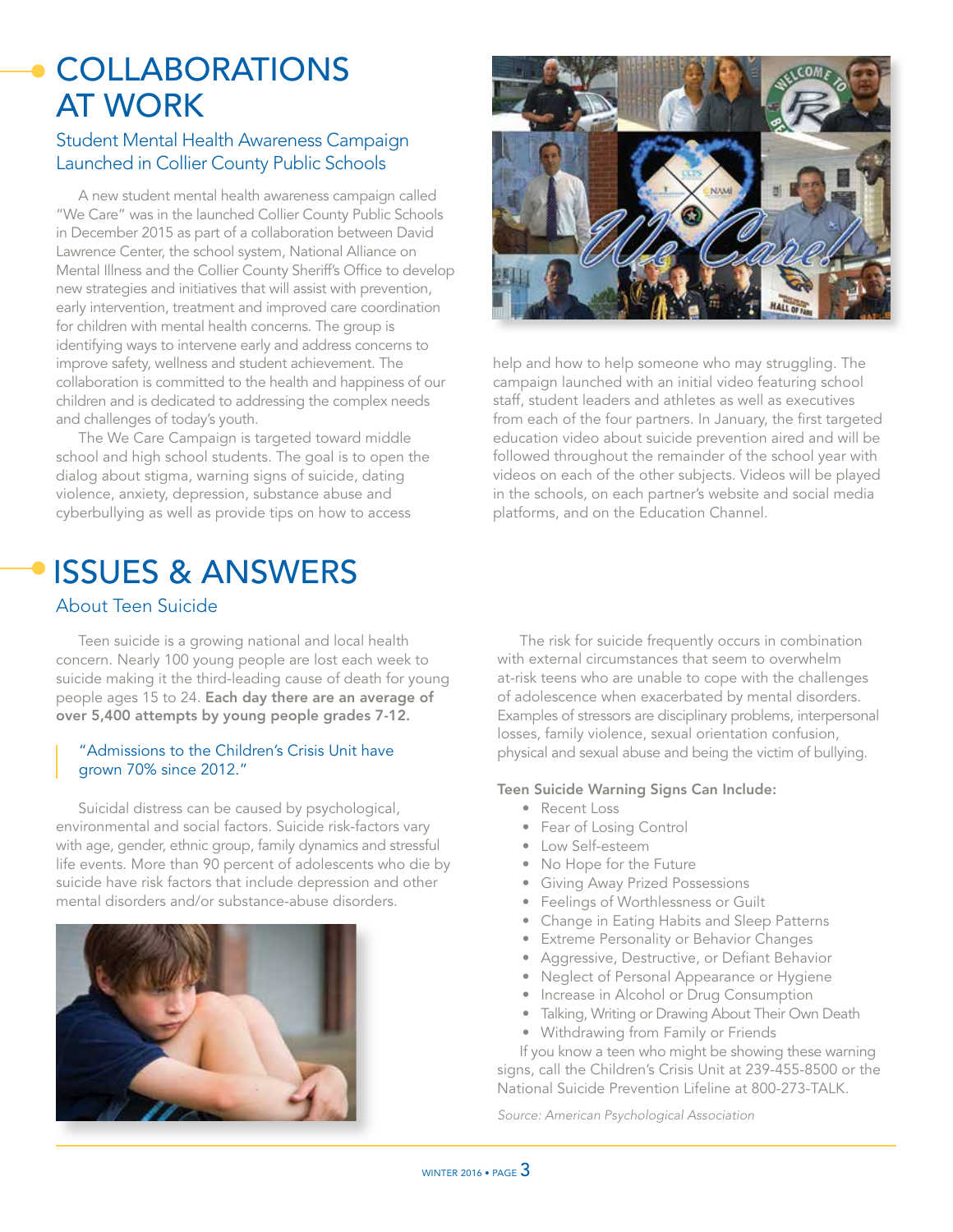## SPECIAL EVENTS David Lawrence Center

## LIVE LIFE IN COLOR GALA



The Live Life in Color! Gala was held in January and hosted more than 300 supporters at the beautiful Naples Botanical Garden where guests were welcomed by bright, colorful flower adorned dancers who guided the way into the silent auction and cocktail reception. They later performed a routine as guests entered the tent and sat for dinner. After dinner there was a live auction that raised scholarship funds for four treatment programs: holistic care, art therapy, inpatient and residential treatment and psychiatric medical services. Immediately following guests were captivated by Michael Israel's renowned paint performance set to heart-pounding live music as they watched him splatter, smear, twirl and leap while creating five, six-foot canvases that were auctioned. His top selling piece, a portrait of John Lennon, sold for \$20,000. Afterwards quests danced the night away to live music. The interactive event raised an estimated \$226,000 thanks to the efforts of Co-chairs Polly Keller with Kathy and William O'Neill and honorary Co-chairs Pat and Bill Barton.

#### OUR SPONSORS

*Luminescent Sponsor:* Robyn Pfister Griffin, PA, Robin & Pat Stranahan, Arthrex, Naples Daily News

*Iridescent Sponsor:* Amaza Foundation, Branch, Banking & Trust (BB&T), Brown & Brown/ Florida Blue, Bev and Art Cherry, Cummings & Lockwood LLC, Helen Farace, Galliford-Mulard Foundation, Gulf Coast Construction, Iqbal G. Mamdani and Shelby M. Mamdani Foundation, Inc., Jackie & Roy Cronacher/Rusty Hubbell/ Jenny & Kermit Sutton, Sue Lennane, Stonegate Bank

*Auction Bid Paddle:* Investors' Security Trust

*VIP Reception Sponsor:* Jason Stephens - UBS Financial

*Décor Sponsor:* Carol Williamson

*Photo Booth Sponsor:* Truly Nolen of America, Inc.

*Media Sponsor:* Naples Illustrated





ROBYN GRIFFIN, LINDA KOHLHEPP WITH FEMALE DANCERS



JERRY NICHOLS,



SUSAN GROSE POLLY KELLER, SUSAN STIELOW, JASON STEPHENS, LINDA MALONE





CAROL BOYD, BEVERLY CAMERON, JACKIE CRONACHER, VICKIE NOLAN, NANCY SLATER SANDI & TOM MORAN



ROBIN & PAT STRANAHAN, RENAE & SCOTT BURGESS



SHEILA & DOUG JOHNSON



CINDY & SAM SCALISE PAT & BILL BARTON KATHY & BILL O'NEILL



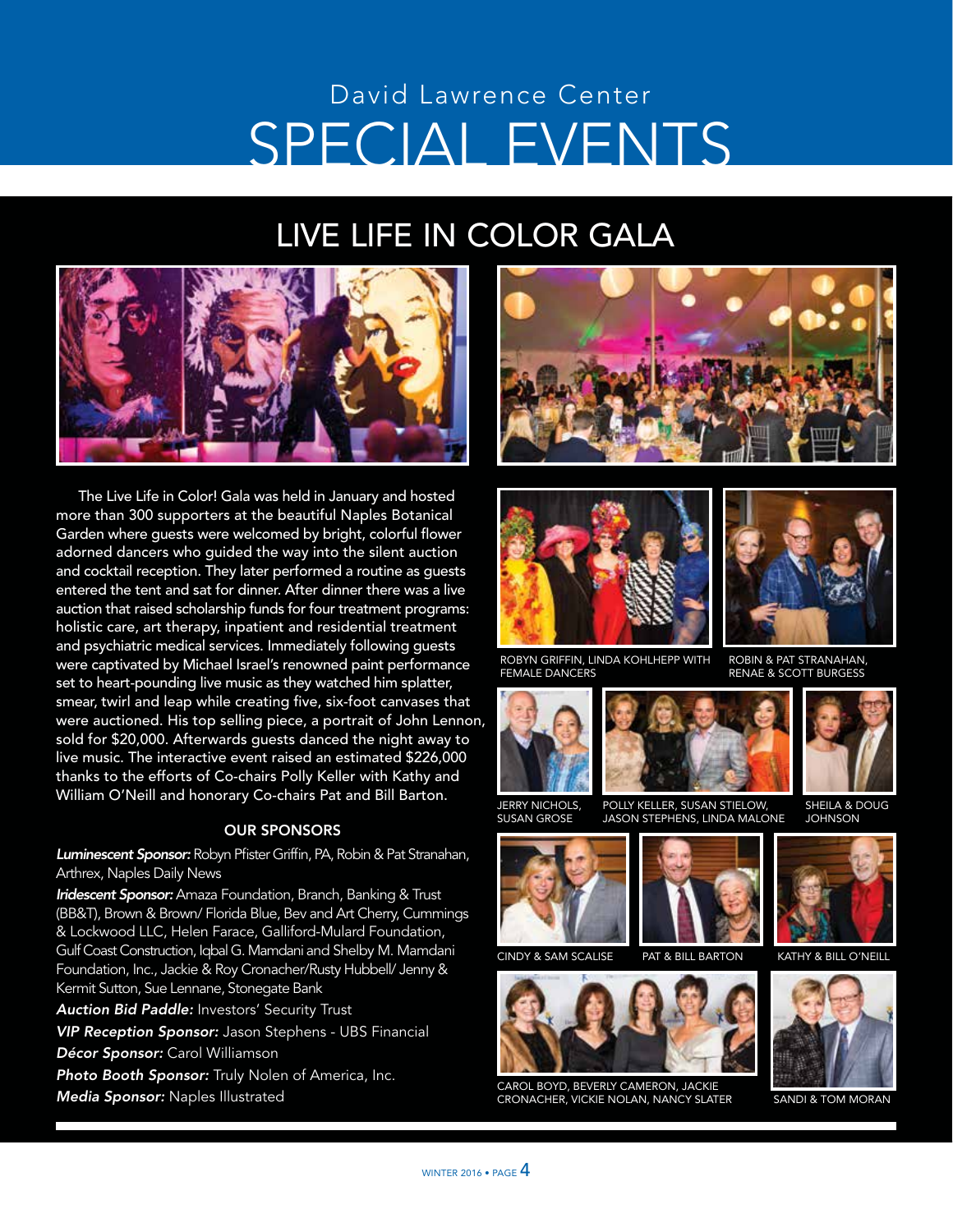## SPECIAL EVENTS David Lawrence Center



SHANNA SHORT, SANDY STONER, JENNIFER DUMFORD, COLBY ROBERTSON



LARRY RAY, JIM WARNKEN



NADIA KERIC, GUS COBEGA



BRUCE MCANDREWS, JERRY BENNETT ROB EDWARDS, SCOTT BURGESS



SUDHIR BAJAJ, LAUREN PALOWITZ, CANDICE MCCUE, RICK LOCASTRO, SHAWN BLAKELY



RYAN JOBE, JOHN BREAULT





#### Chip In For DLC Golf Tournament

*In October, more than 80 golfers hit the links in support of the Second Annual Chip in for DLC Golf Tournament hosted in conjunction with the DLC Young Executives. The tournament was hosted at the Marco Island Marriott Golf Resort Rookery Course and included a \$100,000 hole-in-one and other contests, an awards dinner and a silent auction. The tournament was sponsored by Credible, PK Studios, Naples Daily News, Gates Construction, Enterprise, Gulf Coast Construction, JR Evans Engineering, Regions Bank, Clean Naples, Deangelis Diamond Construction and the Arlington. The event raised \$15,000.*

#### Young Executives Holiday Bash

*Close to 70 people attended the Young Executives Sixth Annual signature event, the "2015 Holiday Bash," formerly the "Gulf Ball" in December. Guests enjoyed an island getaway atmosphere at Jack's River Bar while listening to live music by Jack Dillman. The evening of fun, fellowship, and friendraising featured a "Giving Tree" and silent auction. The Holiday Bash was sponsored by Cummings & Lockwood LLC, Seacrest Country Day School, Hill Barth & King LLC, and Advocate Home Care Services. The event raised \$4,200.*



KELLY GREGORY, AMY GREGORY, SAMANTHA BRANDA



AJ KRAUSE, AMANDA MILLER



SARA & STEVEN **IANNACCONE** 



AUSTIN HATTON, ALEXIS WEBSTER, ASHLEY KIME, MATHEW KRITIS



ALEXANDRA DEANE, JASON SCHWARTZ, SHANNA SHORT,<br>NOEL DAVIES



KELSEY HAZZARD, IRENE ZAMORA, MARIAH CASTRO



ROB & KATE EDWARDS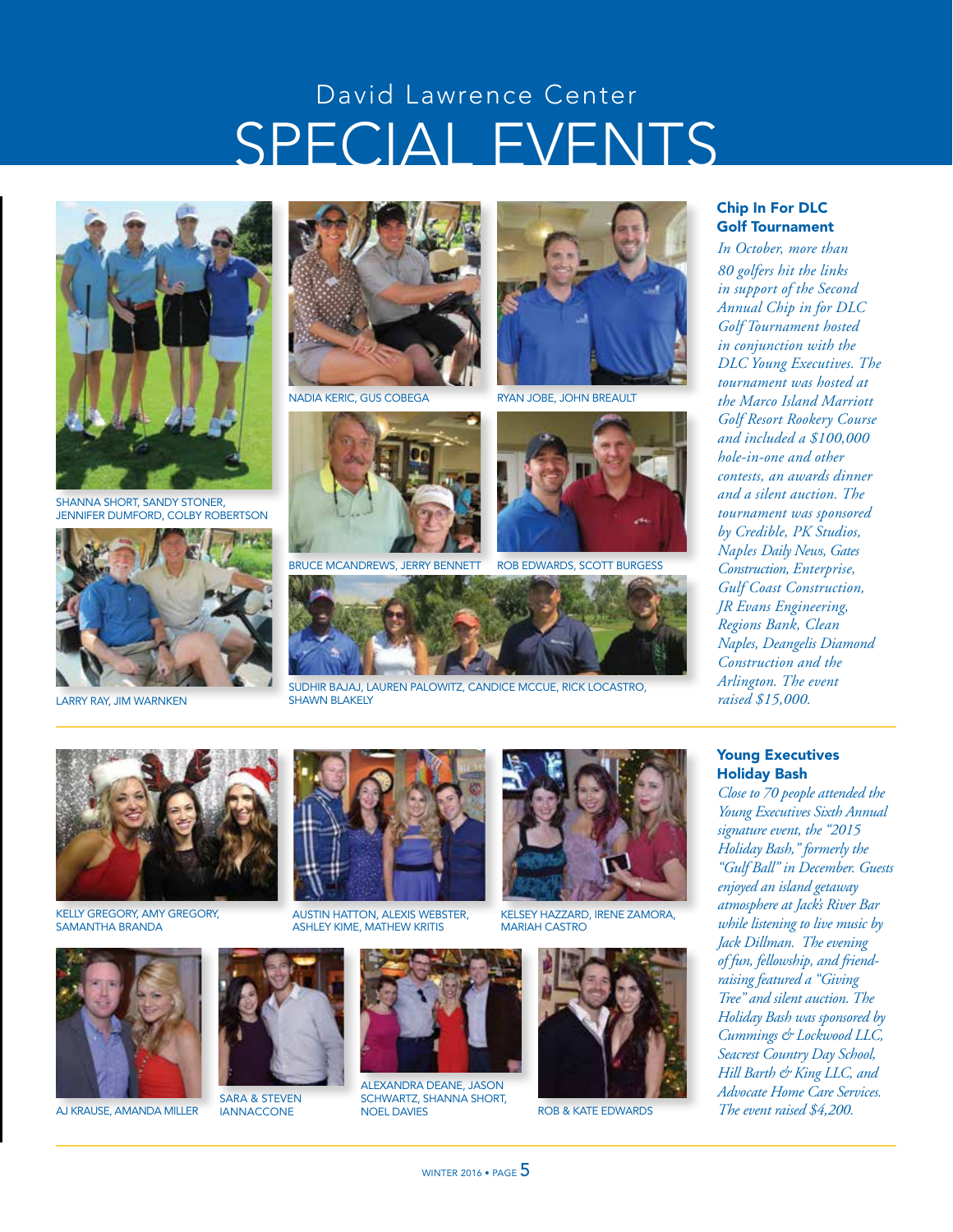# SAVE THE DATE *.................. ..................*

#### J. MCLAUGHLIN SIP AND SHOP FEBRUARY 19, 2016

J McLaughlin's at Venetian Village will once again give a 15% donation from their sales to DLC. Don't miss out on this great opportunity to peruse their classic, but contemporary American sportswear and



accessories while benefitting the DLC mission. Stop by from 1:00 - 5:00 p.m. and enjoy refreshments and shopping for a purpose while shopping their new resort line or cold weather sales.

#### SOUND MINDS MUSIC FESTIVAL & MENTAL HEALTH SYMPOSIUM APRIL 1 & 2, 2016

Co-chairs and DLC board members Russell Budd and L. Patt Schneider, PhD invite you to join us this Spring at the Naples Botanical Garden for the 2nd Annual Sound Minds™ music festival and mental health symposium, held in partnership with IMHRO and our education partner Naples Children and Education Foundation. The symposium will highlight the topic of mental health and the caretaker by national and local mental health advocates including:

Linea and Cinda Johnson: This mother and daughter duo who co-authored *Perfect Chaos: A Daughter's Journey* 

*to Survive Bipolar and a Mother's Struggle to Save Her*, will share their story of Linea's struggle through the diagnosis, treatment and acceptance of bipolar disorder and Cinda and her families' pain, love and pride for their daughter in this fierce fight.



CINDA & LINEA JOHNSON

Russell Budd: This well-known local business owner, father, mental health advocate and caretaker will share his



personal journey to save his son from the darkness and despair of severe depression and near suicide through the use of ECT , unwavering love and never giving up.

Immediately following the symposium will be a wine tasting, meet the speaker's reception and live music in the garden. The exclusive VIP wine dinner will be held the evening before at the Von Liebig

RUSSELL BUDD

Art Center and will feature harmonious couplings of Staglin Family Vineyard wines.

All inclusive VIP tickets are \$425; Dinner Only is \$300; Symposium, Concert, and Wine and Cheese Reception is \$125; and the Symposium only is free to the public.

*For sponsorship or ticket information, visit DavidLawrenceCenter.org or call (239) 304-3505.*

# Grant News

#### Grant Funds New Children's Inpatient Wellness Program

Children on the Crisis Stabilization Unit will now benefit from the addition of wellness services while in our care thanks to a \$10,000 grant provided by Ronald McDonald House Charities of Southwest Florida.

With this generous gift the Center will fund the new Children's Outdoor Recreational Therapy Program. The funds will be used to install a multi-purpose child/adolescent sized sport fitness court and launch a formal physical fitness program.

"The goals for this program very much aligned with Ronald McDonald House's mission to help ensure strong minds, strong bodies and safe, supportive places for children to grow."

– MARY ANN GUERRA, DIRECTOR OF ACUTE CARE AND EMERGENCY SERVICES

Children and adolescent clients on the Unit stay with us an average of 2-3 days for emergency mental health stabilization. This healthy, productive program is designed to help them improve their social skills and coping methods while encouraging them to strive for a healthier life-style by exercising daily and eating properly.

We are pleased to partner with Ronald McDonald House for the first time on this exciting new endeavor modeled after our successful Crossroads wellness program utilized in adult detox and rehab services.

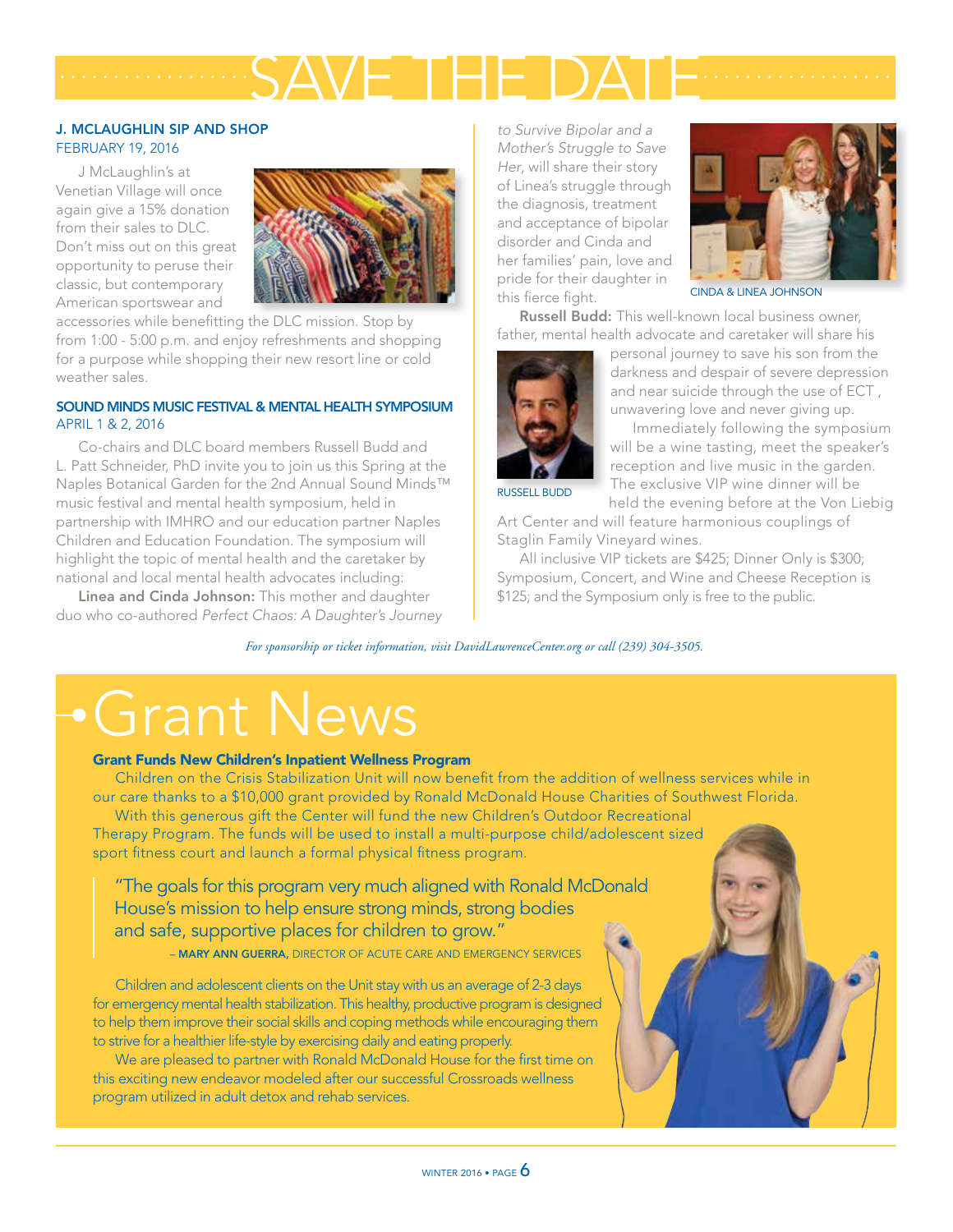## DONOR PROFILE

#### Meek Family

The Meek Family, owners and operators of Naples' oldest art gallery the Harmon-Meek Gallery, believe in supporting organizations in the community through their love of art. The family which consists of patriarch and gallery owner William and his wife Barbara and their daughters Juliana and Kristine who recently became co-owners and Assistant Directors, are community advocates and philanthropists who believe in the vital work being done at the David Lawrence Center.

"The Meeks contribution to the art therapy program is helping children resolve conflicts and problems, develop interpersonal skills, manage behavior, reduce stress, increase self-esteem and self-awareness, and achieve insight."

### – KAREN BUCKNER,<br>DIRECTOR OF CHILDREN'S COMMUNITY SERVICES

In addition to regularly supporting and attending our events for the past five years, the Meeks began raising money for at-risk youth and local children's art programs through the Harmon-Meek Gallery Fund at the Southwest Florida Community Foundation. Funds are raised primarily though their Visionaries of the Visual Arts Award and Benefit Dinner now in its third year.

Through funds raised from their first dinner, The Meeks partnered with the David Lawrence Center on the development of a unique, six month pilot art therapy program for at-risk children enrolled in the Community Action Team. The program known as Creative Expressions: Arts for Health and Wellness program provides children and adolescents the opportunity to visit, view, and discuss artwork created by professional artists within a gallery space, and be able to create their own artwork in an art studio. The children learn how artists' express thoughts, feelings, and emotions through the use of line, shape, color, and pictorial metaphors, and practice these learned techniques for themselves. They then process and share their artwork with their DLC treatment team.

What began as a pilot is now beginning its third year and fifth session thanks to the Meek Family's generosity and continued belief in our mission. The Meeks also host the children in their gallery and have provided them access to their artists who have spoken to them about their work. The Meeks have invested \$17,000 to the program and the results have been profound.



ART THERAPY SESSION IN THE GALLERY WITH JULIANA MEEK



REINA LOMBARDI, AIMEE SCHLEHR, KRISTINE MEEK, WILLIAM MEEK, JULIANA MEEK, SCOTT BURGESS, BARBARA MEEK WITH CHILDREN FROM THE ART THERAPY PROGRAM



DARCY TAYLOR, WILLIAM MEEK, SCOTT BURGESS, JENNIFER DENIKE



*In fiscal year 2014-2015 David Lawrence Center provided 3,070 clinical assessments to children and adults in Admission Services. This represented an 18% increase over last fiscal year.*